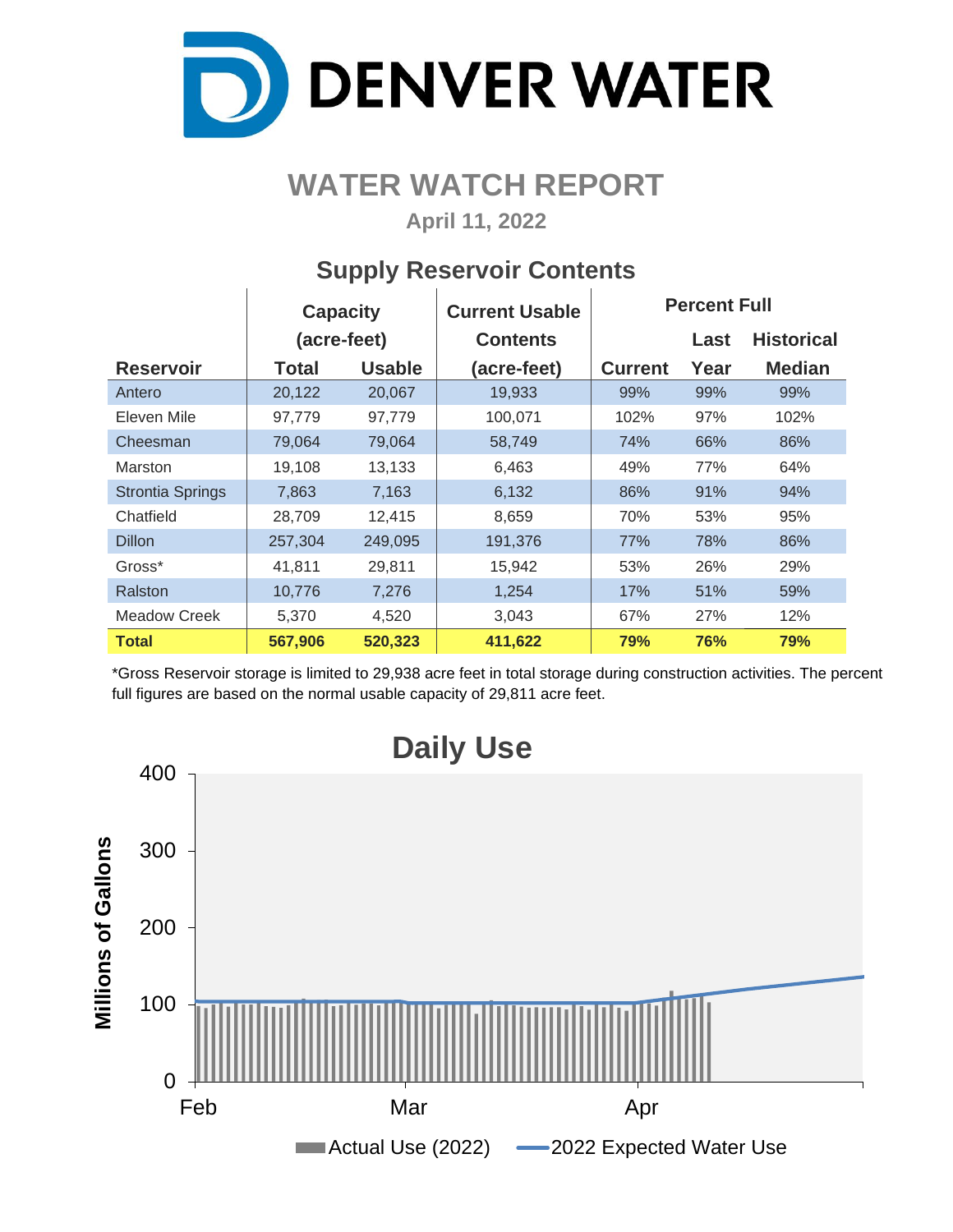# **Supply Reservoir Contents**



Note: Denver Water forecasts seasonal reservoir storage contents under dry future weather, normal future weather and wet future weather scenarios.

Gross Reservoir storage is limited to 29,938 acre feet in total storage during construction activities. The percent full figures are based on the normal usable capacity of 29,811 acre feet.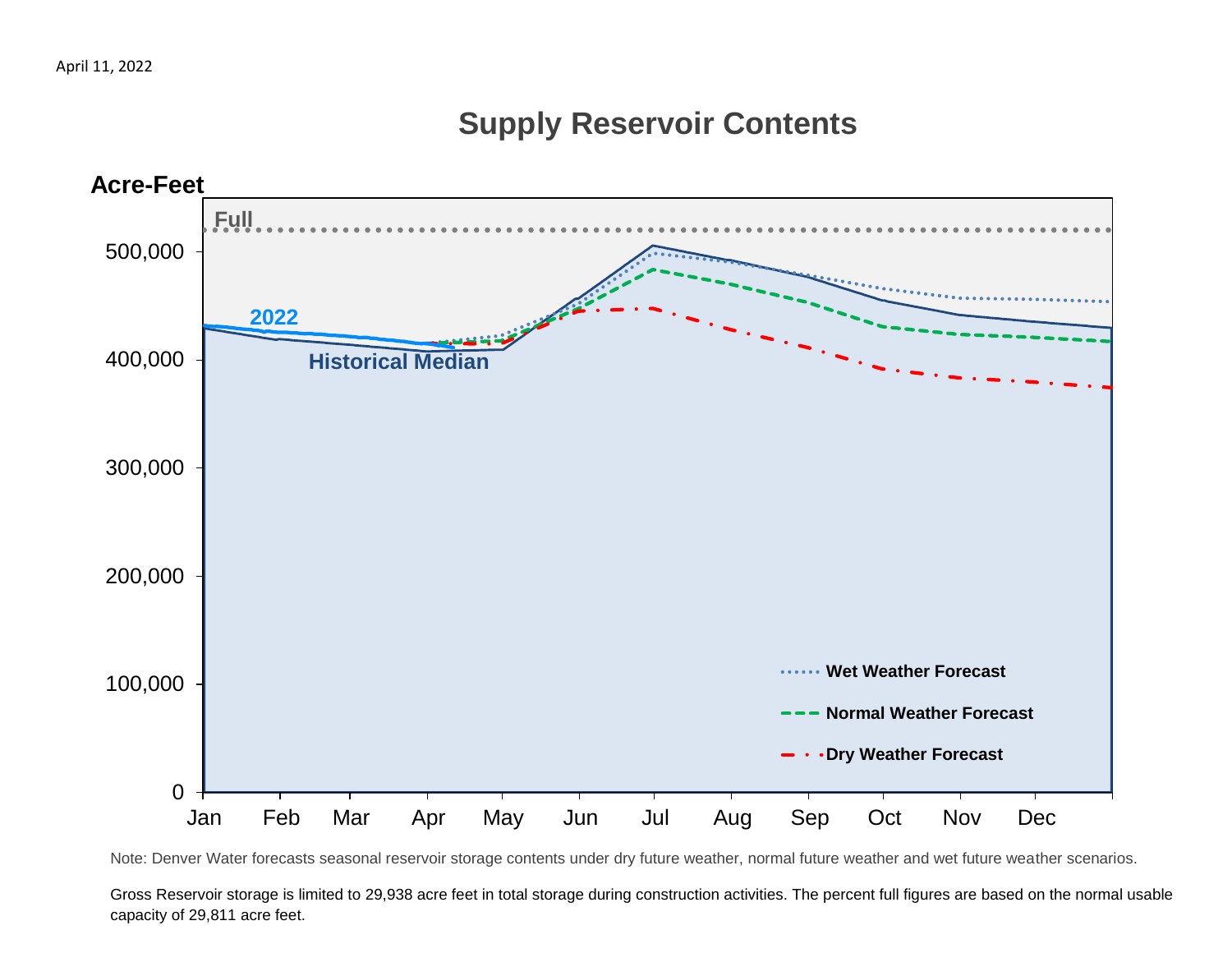

# **April Precipitation**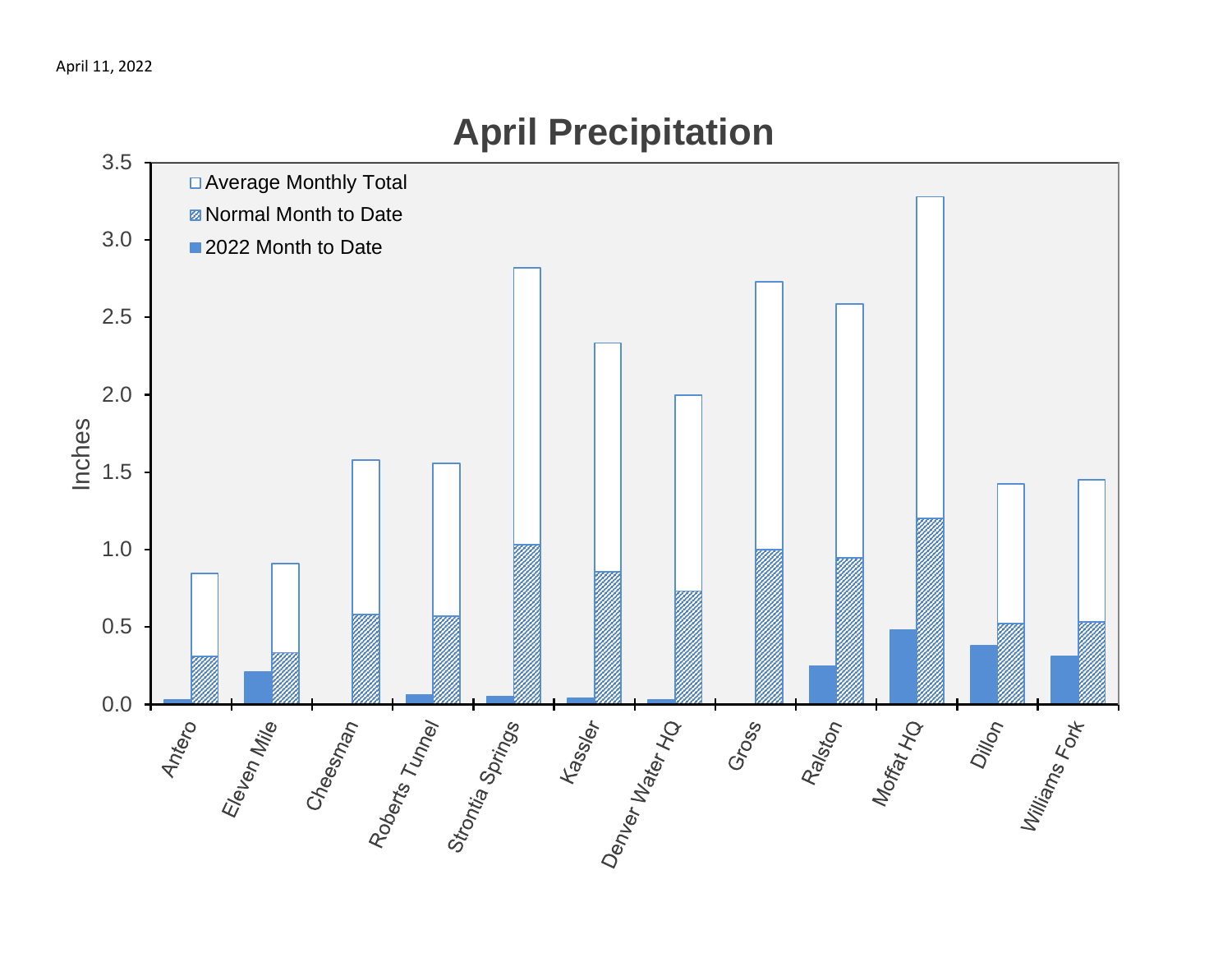

Data are from the 7 Snotel stations above Denver Water's Upper South Platte diversion

#### **Snowpack: Colorado River Watershed**

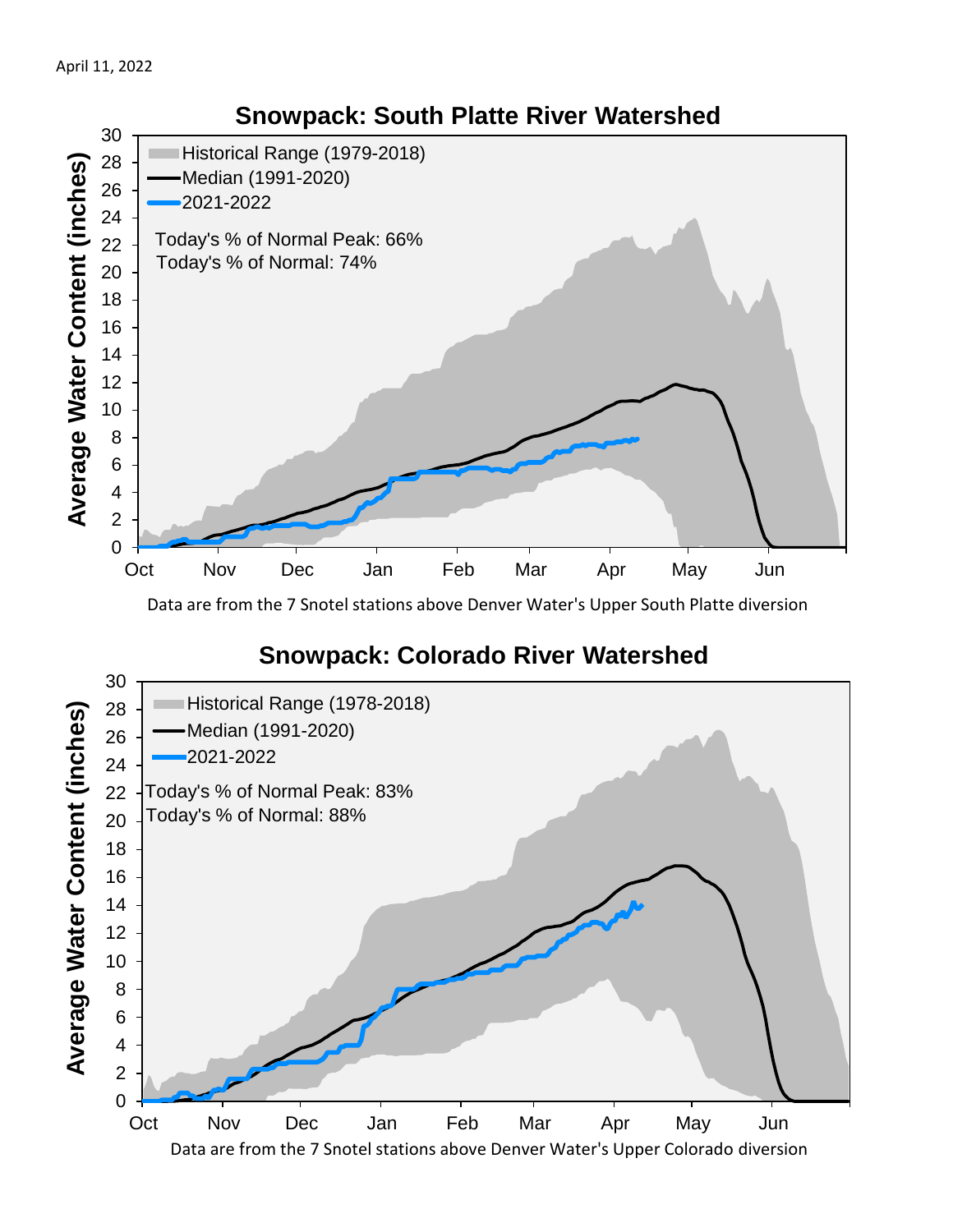

#### **Cumulative Precipitation: South Platte River Watershed**

Data are from the 7 SNOTEL stations above Denver Water's Upper South Platte diversion facilities.



Data are from the 7 SNOTEL stations above Denver Water's Upper Colorado diversion facilities.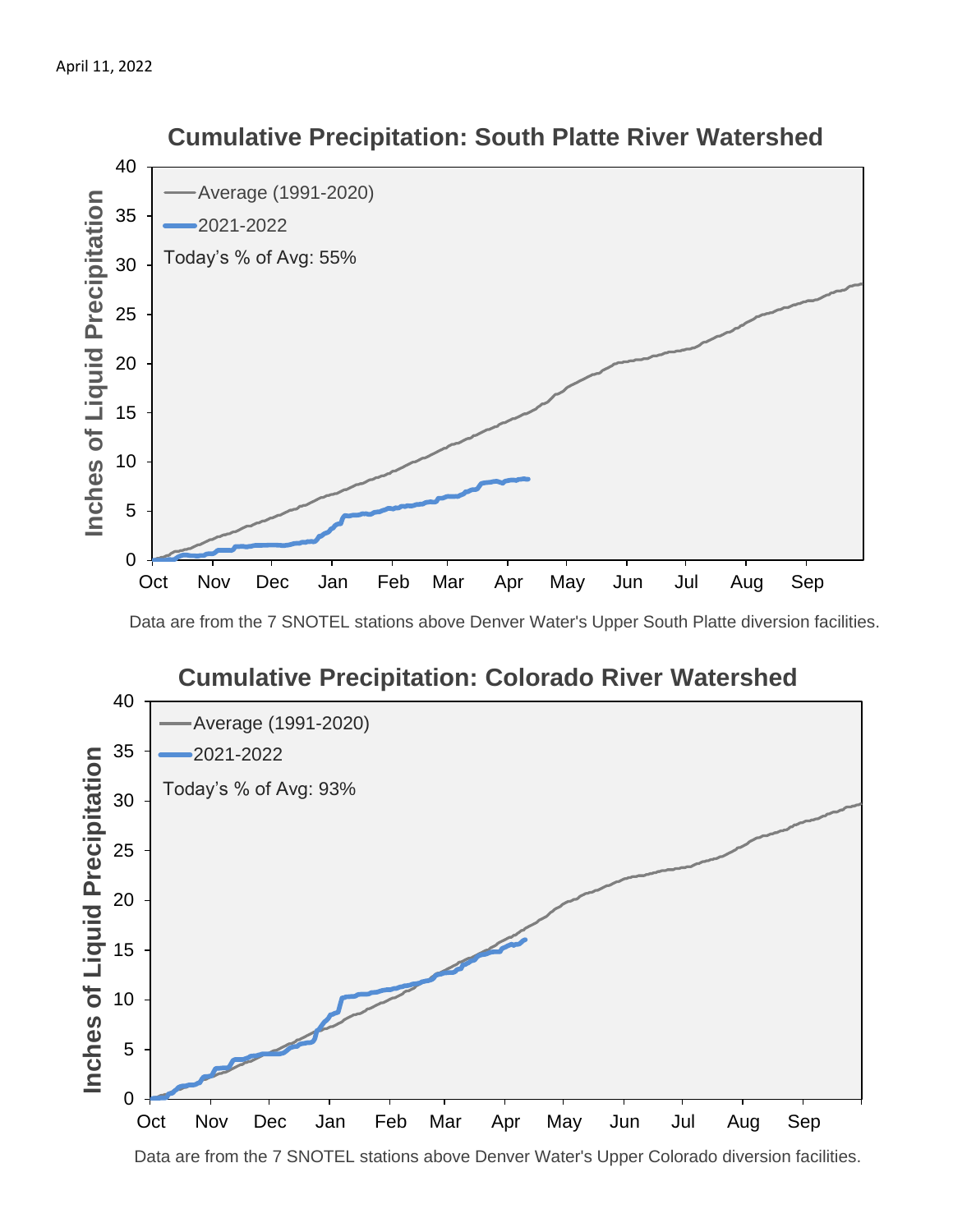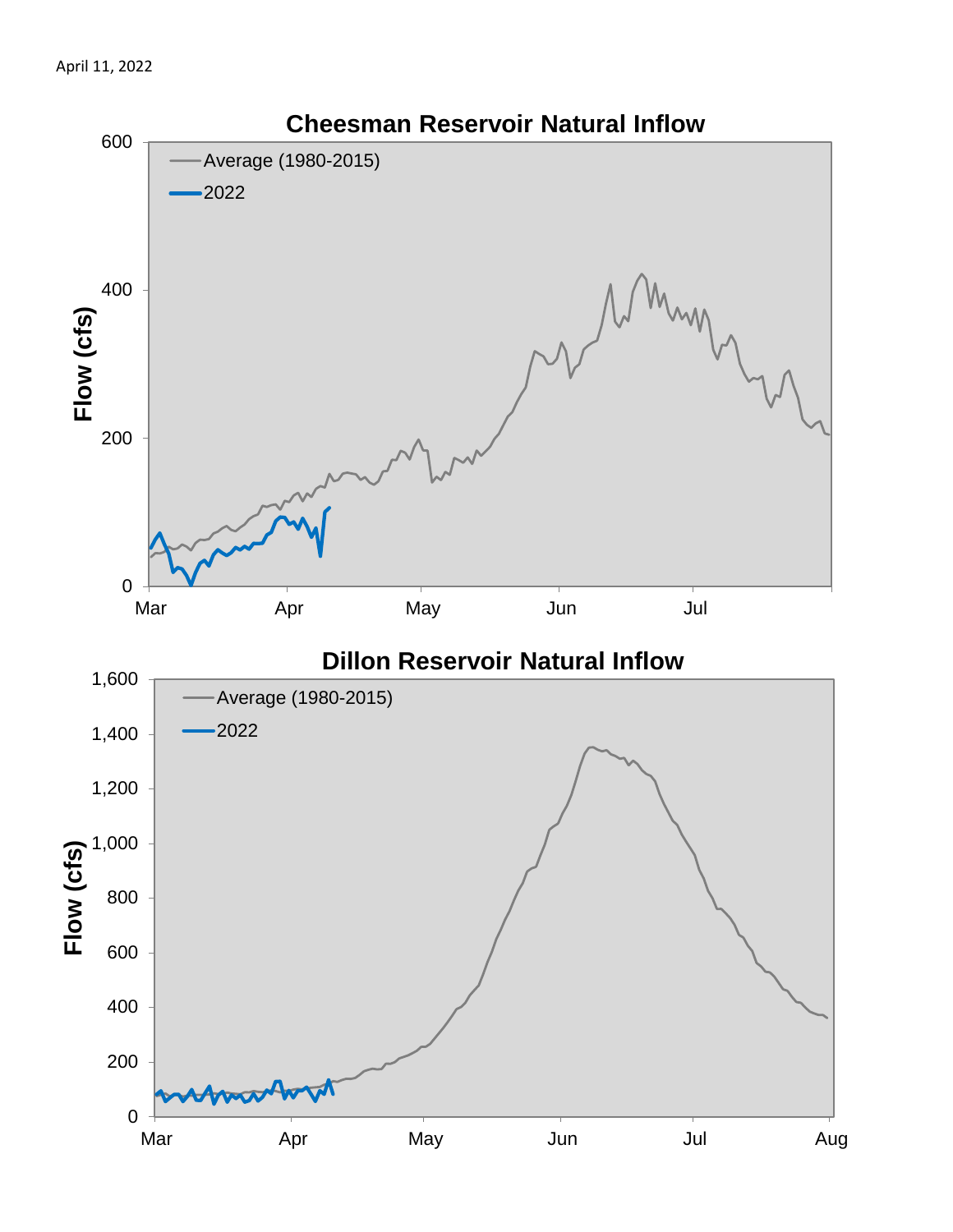| <b>Denver Water Use and Reservoir Contents 2022</b>   |                     |            |            |            |            |     |     |     |     |     |     |     |     |                |
|-------------------------------------------------------|---------------------|------------|------------|------------|------------|-----|-----|-----|-----|-----|-----|-----|-----|----------------|
|                                                       |                     | Jan        | Feb        | Mar        | Apr        | May | Jun | Jul | Aug | Sep | Oct | Nov | Dec | <b>YTD-Avg</b> |
| Predicted End-of-Month Supply Reservoir               |                     |            |            |            | 418,600    |     |     |     |     |     |     |     |     |                |
| Contents (Full = 518,449 AF)                          |                     |            |            |            |            |     |     |     |     |     |     |     |     |                |
| Actual End-of-Month Supply Reservoir<br>Contents (AF) |                     | 425,595    | 421,903    | 415,083    |            |     |     |     |     |     |     |     |     |                |
| Actual % Full                                         |                     | 82%        | 81%        | 80%        |            |     |     |     |     |     |     |     |     |                |
| Historical Median % Full                              |                     | 81%        | 80%        | 79%        | 79%        | 88% | 98% | 95% | 92% | 88% | 85% | 84% | 83% |                |
| 2022 Expected Daily Use (MG)                          |                     | 105        | 104        | 102        | 120        | 157 | 257 | 298 | 292 | 270 | 158 | 105 | 101 | 105            |
| Actual Daily Use (MG)                                 | $\mathbf{1}$        | 92         | 98         | 102        | 102        |     |     |     |     |     |     |     |     |                |
|                                                       | $\overline{2}$      | 100        | 95         | 101        | 102        |     |     |     |     |     |     |     |     |                |
|                                                       | 3                   | 100        | 100        | 101        | 99         |     |     |     |     |     |     |     |     |                |
|                                                       | 4                   | 105        | 105        | 100        | 109        |     |     |     |     |     |     |     |     |                |
|                                                       | 5                   | 99         | 97         | 95         | 118        |     |     |     |     |     |     |     |     |                |
|                                                       | 6<br>$\overline{7}$ | 101<br>100 | 103<br>100 | 100<br>102 | 108<br>107 |     |     |     |     |     |     |     |     |                |
|                                                       | 8                   | 101        | 100        | 101        | 108        |     |     |     |     |     |     |     |     |                |
|                                                       | $\boldsymbol{9}$    | 101        | 102        | 103        | 112        |     |     |     |     |     |     |     |     |                |
| D                                                     | 10                  | 99         | 98         | 88         | 103        |     |     |     |     |     |     |     |     |                |
| Α                                                     | 11                  | 100        | 97         | 100        |            |     |     |     |     |     |     |     |     |                |
| Υ                                                     | 12                  | 98         | 96         | 105        |            |     |     |     |     |     |     |     |     |                |
|                                                       | 13                  | 101        | 99         | 98         |            |     |     |     |     |     |     |     |     |                |
| O                                                     | 14                  | 93         | 105        | 102        |            |     |     |     |     |     |     |     |     |                |
| $\mathsf F$                                           | 15                  | 96         | 108        | 99         |            |     |     |     |     |     |     |     |     |                |
|                                                       | 16                  | 96         | 105        | 97         |            |     |     |     |     |     |     |     |     |                |
| М                                                     | 17                  | 103        | 106        | 96         |            |     |     |     |     |     |     |     |     |                |
| O                                                     | 18                  | 96         | 106        | 97         |            |     |     |     |     |     |     |     |     |                |
| N                                                     | 19                  | 100        | 98         | 96         |            |     |     |     |     |     |     |     |     |                |
| Т                                                     | 20                  | 100        | 99         | 97         |            |     |     |     |     |     |     |     |     |                |
| н                                                     | 21                  | 102        | 102        | 96         |            |     |     |     |     |     |     |     |     |                |
|                                                       | 22                  | 95         | 100        | 94         |            |     |     |     |     |     |     |     |     |                |
|                                                       | 23                  | 102        | 102        | 102        |            |     |     |     |     |     |     |     |     |                |
|                                                       | 24                  | 102        | 102        | 98         |            |     |     |     |     |     |     |     |     |                |
|                                                       | 25                  | 95         | 99         | 93         |            |     |     |     |     |     |     |     |     |                |
|                                                       | 26                  | 101        | 103        | 101        |            |     |     |     |     |     |     |     |     |                |
|                                                       | 27                  | 94         | 104        | 97         |            |     |     |     |     |     |     |     |     |                |
|                                                       | 28                  | 103        | 103        | 102        |            |     |     |     |     |     |     |     |     |                |
|                                                       | 29                  | 96         |            | 96         |            |     |     |     |     |     |     |     |     |                |
|                                                       | $30\,$              | 102        |            | 92         |            |     |     |     |     |     |     |     |     |                |
|                                                       | 31                  | 91         |            | 101        |            |     |     |     |     |     |     |     |     |                |
| <b>Monthly Average</b>                                |                     | 99         | 101        | 98         | 107        |     |     |     |     |     |     |     |     | 100            |
| % of 2022 Expected Daily Use                          |                     | 94%        | 97%        | 97%        | 89%        |     |     |     |     |     |     |     |     | 95%            |

#### Notes: 1) "AF" denotes acre-feet. "MG" denotes million gallons. 2) Expected Daily Use is based on historical use with normal weather conditions. 3) The predicted end-of-month supply reservoir contents figures assume normal weather after April 4th, 2022. 4) The differences between predicted and actual end-of-month supply reservoir contents are the result of normal estimation error of daily use, supply, evaporation, carriage losses and raw water deliveries. 5) Predicted supply reservoir contents last updated on April 4<sup>th</sup>, 2022. 6) Daily water figures are subject to change.